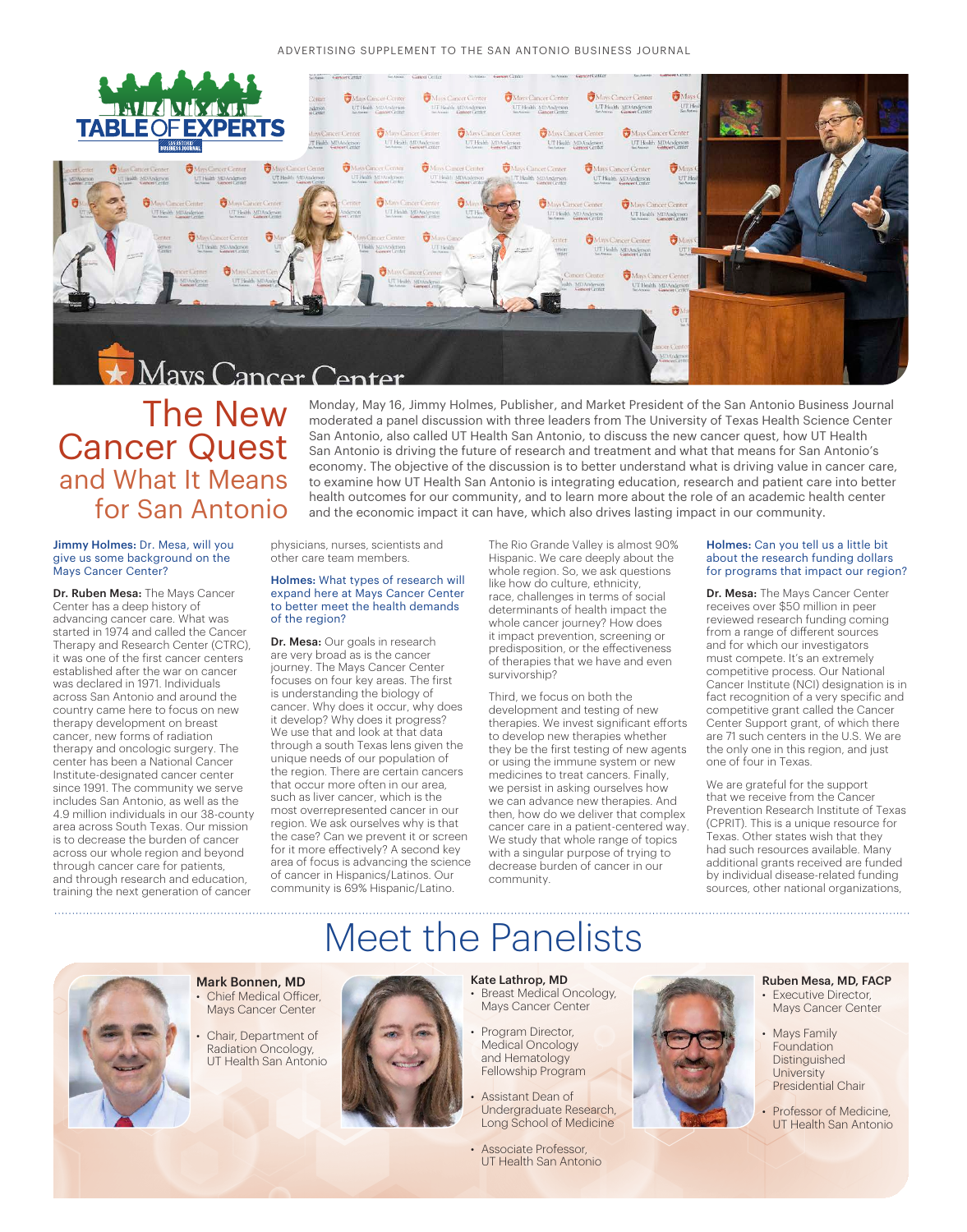such as the American Cancer Society, Leukemia Lymphoma Society, etc. We also receive a tremendous amount of support from individual members of our community who are dedicated to the mission in cancer and play a critical role helping us both recruit talented new scientists and clinicians to our region, as well as help to provide critical pilot funds.

#### Holmes: What makes Mays Cancer Center, the leader in Latino cancer research? And why is that important for the future of cancer care?

Dr. Mesa: Advancing the science of cancer in Hispanics/Latinos is pivotal for us because that is the predominant makeup of our community. As one of the only minority-majority focused cancer centers in the U.S., we're in a very unique position to do so. We're the leaders, in part, because it's long been a major area of focus. We have amazing investigators here that bring their talents to support our mission and really make a difference. People like Dr. Amelie Ramirez, an internationally recognized researcher in Latino health promotion and behavioral change and director of UT Health San Antonio's Institute for Health Promotion Research and Salud America! We are fortunate to have many individuals like Dr. Ramirez focusing on this issue.

Mays Cancer Center brings to this community bi-annually, a meeting that we developed called Advancing the Science of Cancer in Latinos, where we discuss all issues related to cancer development prevention, screening, therapy and survivorship in Latinos with cancer. We've learned that Latinos are not just one singular group by any means. There are many differences in terms of experiences, race, ethnicity, and genetics, which matter. Here in south Texas, we have many individuals who are of Mexican heritage, but with significant added experiences and genetic influences from Europe. We know that can be very distinct from, let's say the Latino experience in south Florida, California, Arizona, the southwest or in other parts of the country. We collaborate on research with other centers to compare and contrast for the best results.

Holmes: Thank you, Dr. Mesa. My next couple of questions are for Dr. Lathrop. What is the value of having a National Cancer Institutedesignated cancer center that serves San Antonio, south Texas?

Dr. Kate Lathrop: When you ask the question what the value is, I think you can define value in many different ways. From my perspective, mainly as a physician treating women with breast cancer in our community, and also as someone who grew up in San Antonio, as well as an alumna of the UT Health Science Center San Antonio, the Long School of Medicine and its residency program, I see that value in a few ways. One would be, obviously, the value of having high quality, integrated, compassionate care close to home. My parents still live in San Antonio. And as my parents age, as do my friends' parents, we get more and more calls asking if we know somebody who knows somebody who can do this or that. They are seeking a connection... seeking help. Having those high-quality physicians and care teams down the street is important as opposed to having to travel outside of your community for that care. Having these resources here is of significant value to our community.

I also think part of the value is working to educate our community. And that represents both educating our potential patients about the topics Dr. Mesa mentioned such as preventative care and screening, but also educating the potential future workforce in San Antonio and south Texas. We collaborate with many local universities and high schools to try to bring in new learners into the health care system.

As Dr. Mesa already mentioned, we care for a high percentage of Hispanics/Latinos. And we know from research that patients do better when they can relate to their doctors, nurses and care team members. It's also just as important to bring that community in to serve as the future health care providers. Reaching out to populations that may have been underserved in medical schools is of high importance to us. Getting those students who may not have seen themselves as a traditional researcher into research and showing them the value of that in their career choice is meaningful. To watch how passionate, they become about their work while at the same time diversifying our workforce, too, is rewarding and valuable. That is a significant value that sometimes may not be readily seen.

Dr. Mesa: I would like to add just a couple of other key aspects that I think might be of interest to the readers of the San Antonio Business Journal. Without question, the uniqueness of some of the care capabilities that an NCI-designated Cancer Center offers is very important, particularly the base of clinical trials, which allow for the most cutting-edge capabilities. This is really a network of the leading cancer centers across the U.S. with distinction for institutions that have spent significant amount of time, energy,

and resources to be able to achieve.

Companies really look at San Antonio, either to remain as their headquarters or expand to bring new business here. They know their family and employees will have access to world-class cancer care, eliminating the need to leave our community.

Another is the ability to grow the economy through the individuals we recruit and the science that we help develop. For example, we have helped to recruit people that are national leaders in drug development that help to grow our economy through grant funding. These positions require highly educated individuals with greater earning potential.

The work of the researcher or scientist can also spin off companies from their developments, which acts as a strong economic engine on many levels supporting, including spurring, the growth of our local economy.

#### Holmes: Is there another level to cancer center designation that you are trying to achieve? Another level of designation by the National Cancer Institute?

Dr. Mesa: There is a second level that we are striving for and that is to be an NCI Comprehensive Cancer Center. We anticipate competing for that in fall 2024 and we are very excited to be on that journey. The Mays Cancer Center has been growing faculty and research to a significant degree with great success through support from CPRIT, from our community, as well as revenue growth within our university to include a cancer focus.

The development of our new cancerfocused UT Health San Antonio Multispecialty and Research Hospital will be an integral piece of that, with unique capabilities both in terms of care, new program development in cellular and stem cell therapies, as well as the ability to have complex inpatient cancer clinical trials that are not readily available in our community.

#### Holmes: Thank you. Dr. Lathrop, how can we better understand the value of research coming from the

Mays Cancer Center and how do you decide what to focus on?

GABE HERNANDEZ | SABJ

Dr. Lathrop: The process for deciding which research projects we want to invest effort, time, and resources in is complex. We break down the evaluation into what we call site teams, which are groups of physicians with different specialties. For example, we will have a site team who specializes in breast cancer, or we'll have a site team that specializes in certain types of blood cancer. Because the research we do can be specific to different types of cancer, we have multiple site teams that can look through different projects with a critical perspective to determine whether this research project is something that serves our community and that we have the ability and interest to pursue. These site teams are really where the dialogue and ideation begin. What I think is special about that, and really highlights what an NCI-designated Cancer Center can do, is that's where decision-making and prioritization usually starts. It is a meaningful conversation between scientists, researchers and health care professionals in the laboratory, as well as providers working directly with patients. They come together, discuss and debate through these topics. We refer to that as translational research... where we are advancing concepts from the lab to the clinic, from the clinic back to the lab. That is where discoveries really are made in cancer. That process and diverse engagement is highly valued by the National Cancer Institute.

Another important aspect is that the Mays Cancer Center participates in multiple, large clinical trial networks. As part of an NCI-designated Cancer Center we are members of this network. Larger trials that would be very difficult to do in individual centers are conducted across the U.S. and across the world. We have investigators here in San Antonio that run some of those national and worldwide trials.

Holmes: Can you share a few examples of some of the successes in those research efforts?

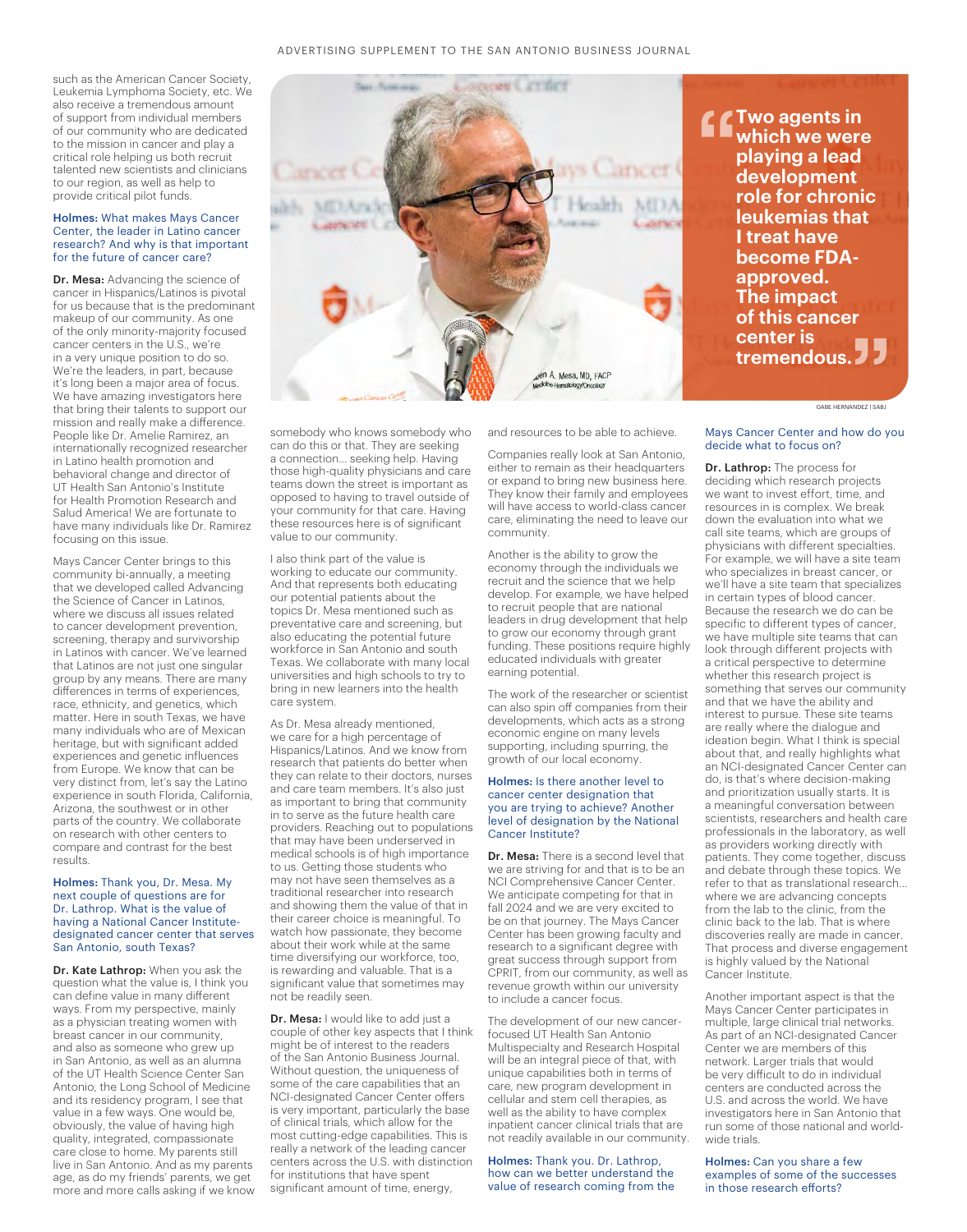

**When a patient participates in a clinical trial, their care team expands greatly. The patient now becomes part of a whole research community at the cancer center.**

GABE HERNANDEZ | SABJ

Dr. Lathrop: I would like to highlight one that we're doing currently in breast, which is a collaboration between neurosurgeons, medical oncologists like myself, and radiation oncologists like Dr. Bonnen. There is a group of patients with breast cancer who develop disease that travels to the brain, which is called metastatic disease to the brain. Unfortunately, those patients traditionally have done very poorly. In the past, because their prognosis was so poor, providers specifically did not want them on clinical trials. In recent years, particularly through the effort of Dr. Andrew Brenner who specializes in neuro-oncological and breast malignancies, is the primary investigator here, we have changed the paradigm. We have changed the approach to care, focusing on the patient first and foremost. We now believe that is exactly who we should focus on. Based on that shift in care pathways, we are now bringing new care processes including drugs that would otherwise not be available to those patients. It is a real collaboration between multiple services to wholly care for these patients. As Dr. Mesa mentioned, that type of care collaboration would not be available outside of a clinical trial. From my personal experience, we have many patients who are doing really well. It is exciting.

#### Holmes: How many drugs have been made from this, that have come out this research?

Dr. Mesa: The Mays Cancer Center now has over twenty-five drugs that we've played a direct role in developing, which are now used in practice every day. Over this past year, two different agents in which we were playing a lead development role for chronic leukemias that I treat have become FDA-approved. The impact of this cancer center is tremendous. That legacy, which started by providing "first-in-human" testing remains to this day. Our cancer center also includes the Institute for Drug Development led by Dr. Daruka Mahadevan, a world-renowned expert in new drug development. That is a critical program for our region. We

have trials ongoing every day where the very first person on earth tested with the drug is here at this center. At the end of last year, we were the first to test a new drug developed both by Dr. Rob Hromas, the Dean the Long School of Medicine, and colleagues that developed a brand-new type of drug that works against a specific vulnerability in cancer cells. Those exciting efforts are ongoing today.

#### Holmes: Dr. Lathrop, what do you believe is the greatest impact for research in our community?

Dr. Lathrop: The greatest impact for research in our community has to be for patients themselves. I know there are many other ways to define value, which Dr. Mesa has mentioned. For me personally, when I finish this interview and go to my clinic and I am sitting across from patients with breast cancer, and they may be potentially at the end of what is available for treatment, I am thankful that a trial may be their lifeline. The greatest value for me is having the ability to offer a trial that I think can help a patient. These patients contribute to finding better treatments as they spend significant time and effort, to which they may not have a whole lot left, to help us with these trials.

It is also beneficial that this type of care and clinical trial is close because it often requires more or longer visits and more frequent monitoring. The fact that they can do that and still remain close to home makes it a greater possibility for many patients. The greatest value, for me, is improving the lives of those with cancer.

#### Holmes: Is this work improving the rates of survivorship? Improving the mortality rate?

Dr. Lathrop: We know that patients who enroll in clinical trials do better. The benefit is not just for patients who may receive new medicines, but any clinical trial that helps patients feel better, have a better quality of life, or live longer. When a patient participates in a clinical trial, their care team expands greatly. The care team is no longer one physician; the patient now becomes part of a whole research community at the cancer center. Clinical trials bring in other highly skilled nurses and care team members to support and monitor patients. It brings in the research staff who are evaluating constantly, watching the progression, and making suggestions to support better outcomes.

#### Holmes: Dr. Bonnen, how can we better understand the value and/or the economic impact of providing a better continuum of care for cancer patients?

Dr. Mark Bonnen: If you look at what we spend as Americans on cancer care, it is over \$200 billion annually, of which about \$21 billion is actual patient out-of-pocket expense. You can start imagining exactly what this means to the individuals involved, to the patients and their families. It is important to also factor in unexpected or unnecessary costs of care. We are focused on providing the absolute best care that is most likely to give patients the best chance at long-term survival.

Things that can drive up the cost of cancer care are unnecessary or duplicate procedures. This may happen when a patient does not have a coordinated care team. As an example, one group of physicians may not know that a particular test was done, and they will repeat it. We see this frequently throughout the U.S. Another issue is poor symptom control or supportive care, meaning that when a patient may exhibit side effects from their treatment, the team has not planned adequately or given the patient the supportive medicines and care that would help prevent them from having to visit the ER or even be hospitalized. And then finally, something that we are very concerned with in the U.S. is what we call nonevidence-based care.

What is evidence-based care and why is it important? If you took panels of experts from around the world that were knowledgeable in a particular type of cancer, 97% of the time, they can come up with a very clear recommendation for those specific cancers. Non-evidencebased care occurs when a patient's recommended care pathway does not follow these recommendations.

Mays Cancer Center follows evidencebased care. The principal way that we ensure that every patient has evidenced-based care is we organize multidisciplinary care teams of specialists who come together and focus on the details of care for specific disease sites. This cohesive multidisciplinary integrated care team comes together to provide a seamless all-encompassing plan of care for each patient. By integrating this care across multidisciplinary teams, we make sure that no detail is missed and that only evidence-based care is provided. The goal is to provide each patient with the very best chance of cure and the least chance of side effects.

Dr. Mesa: And Jimmy, if I could add one other piece that I think is increasingly important in national discussions is including the recognition of the significant impact on cancer survivors. Cancer survivors are going to be a very significant group of individuals in the U.S., totaling in the tens of millions of people. This is wonderful news, and it certainly reflects the advances that we have made in cancer care. It also shows us that what we do in terms of the ongoing health management and maintenance for cancer survivors, as well as what we do during treatment, has an echo that radiates through the rest of the patient's life. We have brought together teams focusing on this as a comprehensive academic health university that has an NCI Cancer Center as a crucial piece. We bring together numerous experts and specialists in rehabilitation. Examples include heart and cancer (cardio-oncology) and cancer and the kidney. We weave in primary care physicians as part of the cancer journey because sometimes that care can be postponed or delayed during cancer treatment. We work closely together – all of these parts – to do our best to ensure the health of the cancer survivor, really preserve their health, but also help them to recover better. That has an impact not only in terms of length of life and quality of life for the individual, but also a significant economic impact. If a patient suffers from long-term complications of cancer treatment, that has significant potential to negatively impact the patient by shortening survival, decreasing quality of life, and possibly leading to dramatic expenses that may well exceed that of the cancer care itself.

#### Holmes: Let us look locally. What services and treatments do you look to enhance to better meet the needs of people living in San Antonio and south Texas?

Dr. Bonnen: As Dr. Mesa was saying, we have many exciting things on the horizon. What I will tell you is there's an overarching theme, which is what we just discussed. This surrounds the concept of multidisciplinary care integration, enveloping that patient completely with all the services necessary under one roof to support them through their oncologic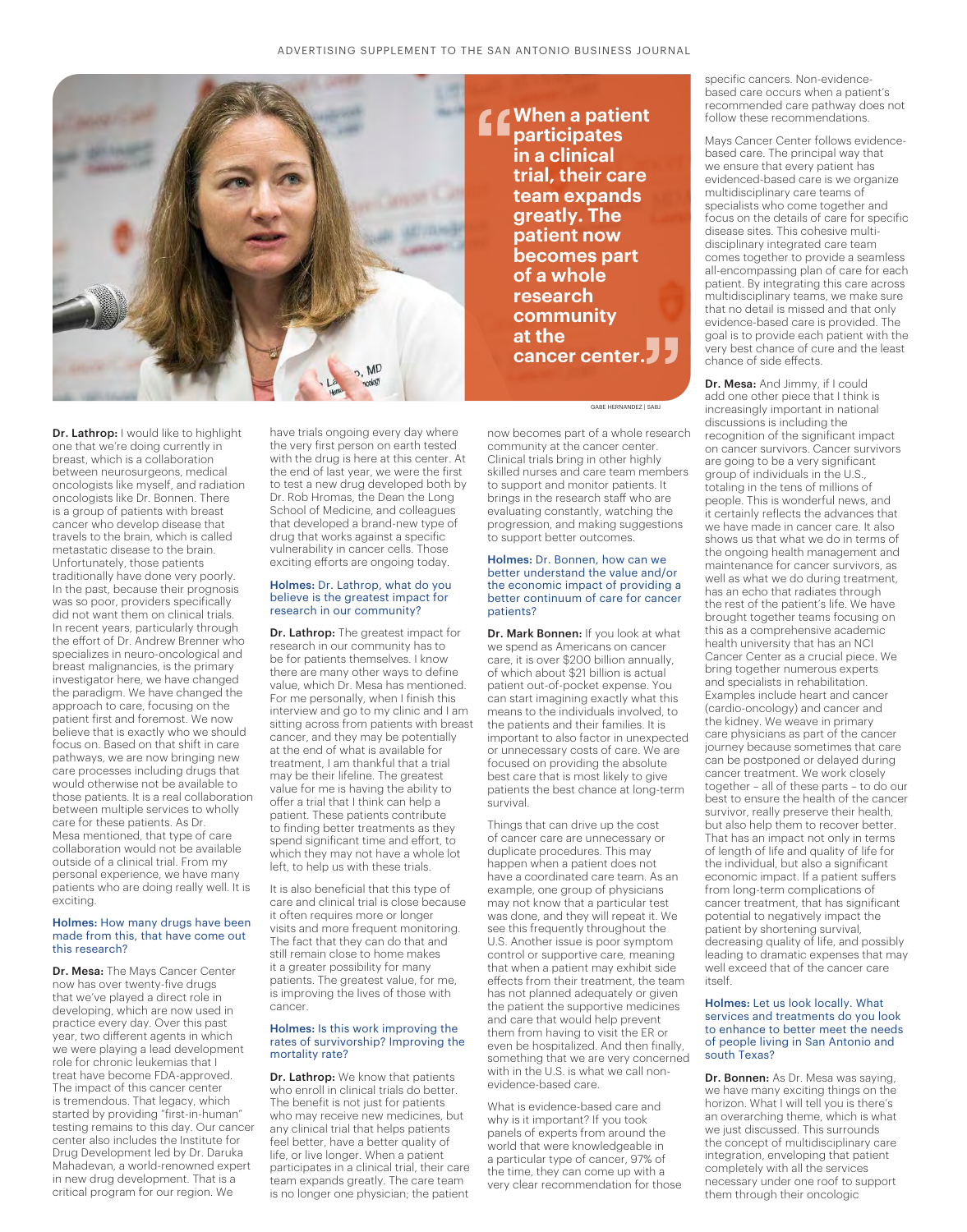journey. One new example is the medical management program that ensures the cancer patient's primary care needs are met. What we have identified is that patients who are undergoing oncologic care and who do not see a primary care doctor during that course of care are much more likely to wind up in the ER or in the hospital. This new service is integrated with our cancer center and has reduced extra trips to the ER for our patients and has been a wonderful addition to the Mays Cancer Center.

Our cardio-oncology clinic is recognized by the International Cardio-Oncology Society as a Center of Excellence, reflecting its exceptionally high level of expertise in cardiovascular care of cancer patients and survivors.

As you can imagine, certain cancer treatments can negatively impact the heart/cardiovascular system. So, this group screens these patients for potential problems following them as they go through their care. Should the patient need this type of intervention, we are here to provide it as part of our coordinated multidisciplinary care approach.

Looking forward, we are not only enhancing the concept of multidisciplinary care but also integrating new technologies into our care. One example is MRI-LINAC. MRI-LINAC enables the physician to see the cancer targets and normal tissues far better than in any other technology we have. This allows us to increase the dose to the tumor while decreasing the dose to the normal tissues, which results in more cures with less longterm side effects.

We also look forward to providing San Antonio with its first cancerfocused hospital adding bone marrow transplant and stem cell transplant to the region. These services also allow for new research.

#### Holmes: That's fantastic. There isn't currently a hospital dedicated to cancer in San Antonio. We hear that your new multi-specialty and research hospital will have a focus on cancer care. Tell us more about that.

Dr. Bonnen: This is something that we could not be more excited about here at Mays Cancer Center. If you think about it as the seventh largest city in the U.S., we are unique in not having a hospital focused on cancer. UT Health San Antonio is excited to be able to make this investment in our community. What is the vision for this hospital? Imagine all the things that we have talked about today, all the various aspects, and this recurrent theme of integrated care, of people working together focused on each individual patient to provide them the best care possible. We will coalesce all these services and advancements in care into a single facility that is specifically designed to facilitate patient access to care, exceptional outcomes, and the best



patient experience. It is going to be an amazing place.

#### Holmes: When will the hospital come on board?

Dr. Bonnen: The 144-bed, \$460+million facility will open in late 2024. We will have 150 new training positions for residents and the hospital will employee approximately 1,000 people, primarily highly skilled physicians, nurses and care team members.

Dr. Lathrop: I just want to add one thing to what Dr. Bonnen was saying about ways we work to integrate care. We offer an electronic medical record (EMR) that is available 24/7 anywhere in the world. Our EMR creates one integration point – one complete medical record – that provides immediate connectivity between the patient and their care team. We have a very high percentage of our patients that interact with us through the medical record directly. And we carry this medical record now around in our pockets, because it is on our phones. The care team can reach out to me or message me through that system, so that there is a constant integration of information. I can easily and readily contact other physicians. I do not have to call an office line or call their cell phone. I just send a message through the system for immediate delivery.

Equally as important is that the patient has access to their information whenever they want it. If they are going to another care provider while they are away or they happen to end up in an emergency room on vacation, the patient can pull up all of their medical information. They can share their records, their entire medical record with other doctors using their mobile phone, which helps decrease repetitive tests and provides helpful and timely information for better care. Patients really like it.

Dr. Mesa: I echo the excitement. The

ability to bring all of this together in this new hospital for this community is tremendous. Every last detail is focusing on the cancer patient, their experience and achieving the best outcomes. The hospital piece of cancer care is rapidly evolving every day. There are treatments evolving to be shorter stays or provided in an outpatient setting. There are other new complex therapies that are evolving. There is the platform for being able to deliver cutting-edge innovations in terms of how we provide surgical care, how we image the patient during surgery, to really help advance that through artificial intelligence technology and other pieces, as well as clearly novel therapies through clinical trials. And we hope that in the future, we will make some cancers that historically have not been curable, ones we can now cure. This is really being designed, not only to be state of the art for 2024, but as a platform for how we move into that next era of cancer therapy.

Dr. Bonnen: One last thought that I would like to put forth, like Dr. Lathrop's experience growing up, I too grew up in a smaller community that didn't have a lot of these resources. And I would say that one of the overarching goals of this UT Health team, and also certainly a personal mission of mine, is that no patient ever has to leave this region for the best care possible. That is how we are bringing our mission to life... to be a nationally designated cancer center with robust cancer research, creating a specialized hospital, and continuously searching for ways to eradicate cancer. That is what this is all about.

Holmes: I want to thank our panelists again for your vision, expertise and insights. As we heard today, UT Health San Antonio and its Mays Cancer Center has a clear mission to decrease the burden of cancer in San Antonio, south Texas, and beyond.

To summarize a few of the highlights of today's discussion, at the Mays Cancer Center, home to UT Health San Antonio MD Anderson, patients have a team of experts beside them to make things easier during a difficult time in their lives. The Mays Cancer Center is the only National Cancer Institute designated cancer center in central and south Texas offering expertise in cancer care and major research including drug discovery. The Mays Cancer Center streamlines treatment pathways working as a holistic team to reduce duplication of services, testing, and appointments, and improves coordination of care with high patient satisfaction. UT Health researchers are changing the way doctors and care teams across the country detect, treat and prevent cancer with their primary focus addressing the care needs of people in San Antonio and south Texas. Research specialties include cancer drug development, meaning you may be among the first in the nation to receive the latest therapies. From the hundreds of millions of dollars invested in research and continuous commitment to the highest quality patient care, UT Health's impact in our own community has created more than 7,000 jobs and adds billions to our local economy. Bottom line, everyone living and working in central and south Texas is extremely fortunate to have UT Health in our backyard fighting for our lives. And finally, I would like to say thank you to our readers and viewers. Please make sure you visit MaysCancerCenter.org to learn more about this important partner in the fight against cancer.

To watch the local discussion, download it here: bit.ly/3mssK4Y





#### GABE HERNANDEZ | SABJ